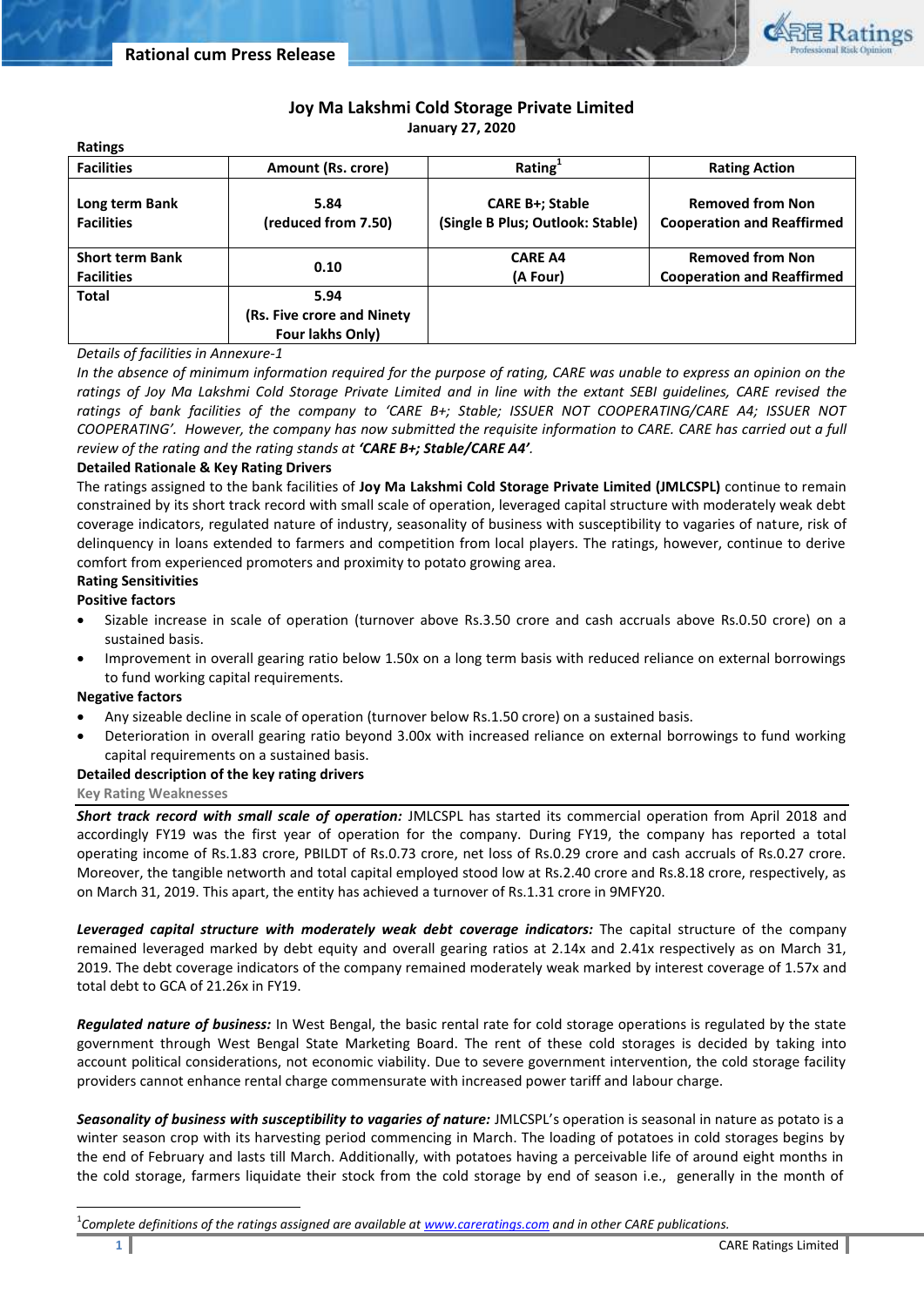

November. The unit remains non-operational during the period from December to January. Furthermore, lower agricultural output may have an adverse impact on the rental collections as the cold storage units collect rent on the basis of quantity stored and the production of potato is highly dependent on vagaries of nature.

*Risk of delinquency in loans extended to farmers:* Against the pledge of cold storage receipts, JMLCSPL provides interest bearing advances to the farmers & traders. Before the closure of the season in November, the farmers & traders are required to clear their outstanding dues with the interest. In view of this, there exists a risk of delinquency in loans extended, in case of downward correction in potato or other stored goods prices, as all such goods are agro commodities.

*Competition from other local players:* In spite of being capital intensive, the entry barrier for new cold storage is low, backed by capital subsidy schemes of the government. As a result, the potato storage business in the region has become competitive, forcing cold storage owners to lure farmers by providing them interest bearing advances against stored potatoes which augments the business risk profile of the companies involved in the trade. **Key Rating Strengths** 

*Experienced promoters***:** JMLCSPL is currently being managed by Mr. Arup Kumar Ghosh who has around two decades of experience in the same industry though his family business, looks after the day to day operations of the company. He is being duly supported by the other director Mrs. Moutusi Ghosh along with a team of experienced personnel.

*Proximity to potato growing area***:** JMLCSPL's storing facility is situated at Cooch Bihar, West Bengal which is one of the major potato growing regions of the state. The favorable location of the storage unit, in close proximity to the leading potato growing areas provides it with a wide catchment and making it suitable for the farmers in terms of transportation and connectivity.

#### **Liquidity:**

**Liquidity: Stretched** - Liquidity is marked by inadequate accruals to repayment obligations. The cash and bank balance stood low at Rs.0.23 crore as on March 31, 2019. Moreover the average bank limit utilisation was low at 34% for the last 12 months ended on December 31, 2019.

#### **Analytical approach:** Standalone

#### **Applicable Criteria:**

**[Criteria on assigning 'outlook' and 'credit watch'](http://www.careratings.com/pdf/resources/Rating_Outlook_and_credit_watch_May_2019.pdf) Financial ratios – [Non-Financial Sector](http://www.careratings.com/pdf/resources/FinancialratiosNonFinancialSector.pdf) Criteria for Short Ter[m Instruments](mailto:http://www.careratings.com/upload/NewsFiles/GetRated/Short%20Term%20Instruments.pdf) [CARE's Policy on Default Recognition](http://www.careratings.com/pdf/resources/CAREPolicyonDefaultRecognition.pdf)**

#### **About the Company**

Incorporated in April 2017, Joy Ma Lakshmi Cold Storage Private Limited (JMLCSPL) was promoted by Mr. Arup Kumar Ghosh and Mrs. Moutusi Ghosh based out of West Bengal to set up cold storage facility in the state of West Bengal with an aggregate storing capacity of 140000 quintal. The company has setup its cold storage unit with an aggregate cost of Rs.7.69 crore funded at debt equity of 1.11x and the company has loading of potatoes at its cold storage from March 2018 and the commercial operation started from April 2018.

| <b>Brief Financials (Rs. crore)</b> | 31-03-2019 |  |  |
|-------------------------------------|------------|--|--|
|                                     | r          |  |  |
| Total operating income              | 1.83       |  |  |
| PBILDT                              | 0.73       |  |  |
| PAT                                 | $-0.29$    |  |  |
| Overall gearing (times)             | 2.41       |  |  |
| Interest coverage (times)           | 1.57       |  |  |

*A: Audited*

#### **Status of non-cooperation with previous CRA:** Not Applicable

**Any other information:** Not Applicable

**Rating History for last three years:** Please refer Annexure-2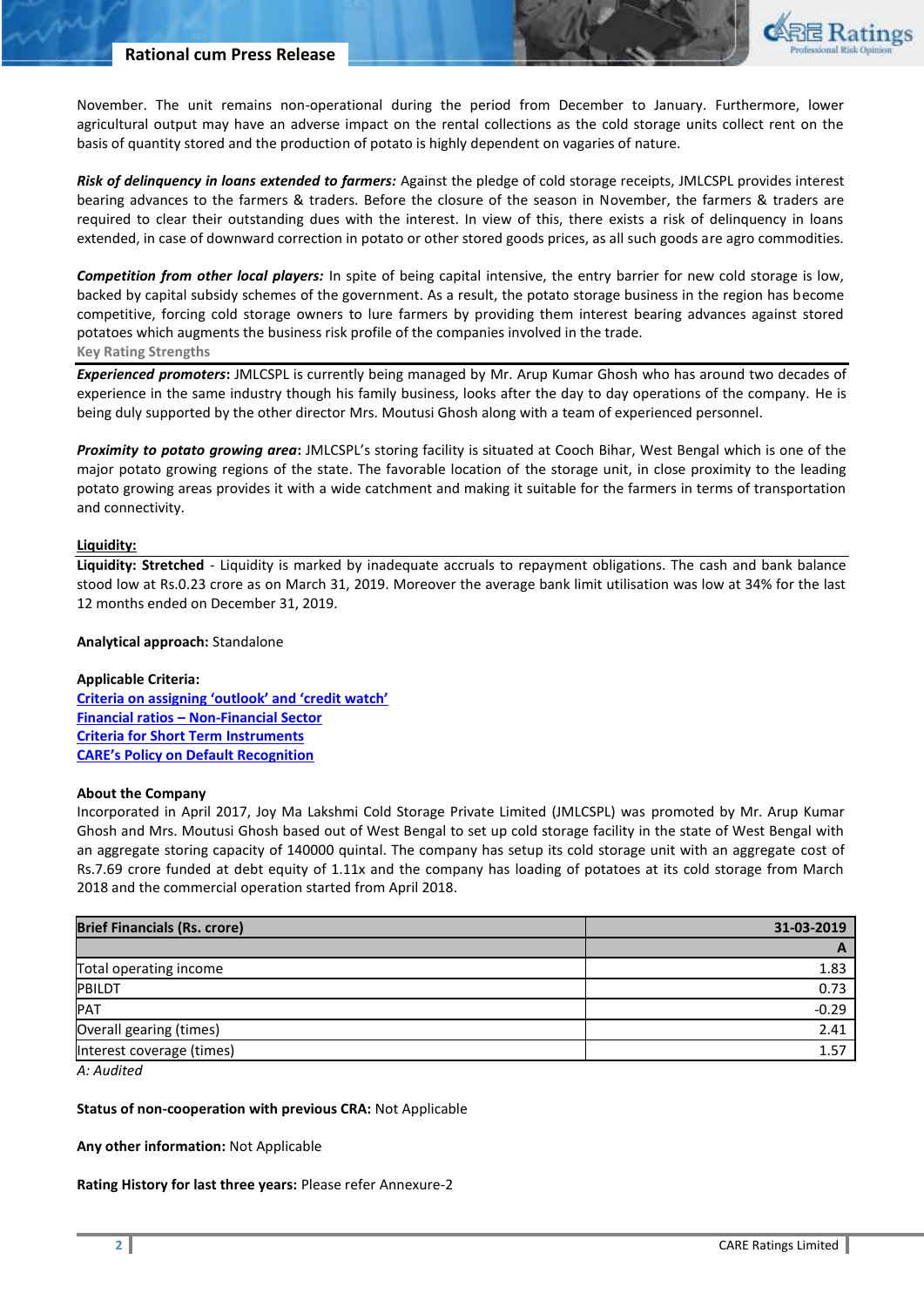

## **Annexure-1: Details of Instruments/Facilities**

| Name of the<br>Instrument                 | Date of<br><b>Issuance</b> | Coupon<br>Rate | <b>Maturity</b><br>Date | Size of the<br><b>Issue</b><br>(Rs. crore) | <b>Rating assigned</b><br>along with Rating<br><b>Outlook</b> |
|-------------------------------------------|----------------------------|----------------|-------------------------|--------------------------------------------|---------------------------------------------------------------|
| Fund-based - LT-Term Loan                 |                            |                | <b>March 2025</b>       | 3.34                                       | CARE B+; Stable                                               |
| Fund-based - LT-Working<br>Capital Limits |                            |                |                         | 2.00                                       | CARE B+; Stable                                               |
| Fund-based - LT-Cash Credit               |                            |                |                         | 0.50                                       | CARE B+; Stable                                               |
| Non-fund-based - ST-Bank<br>Guarantees    |                            |                |                         | 0.10                                       | CARE A4                                                       |

# **Annexure-2: Rating History of last three years**

| Sr.              | Name of the                                          | <b>Current Ratings</b> |                                                    | <b>Rating history</b> |                                                                           |                                                    |                                                          |                                                    |
|------------------|------------------------------------------------------|------------------------|----------------------------------------------------|-----------------------|---------------------------------------------------------------------------|----------------------------------------------------|----------------------------------------------------------|----------------------------------------------------|
| No.              | Instrument/Bank<br><b>Facilities</b>                 | <b>Type</b>            | <b>Amount</b><br><b>Outstanding</b><br>(Rs. crore) | Rating                | Date(s) & Rating(s)<br>assigned in 2019-2020                              | Date(s) &<br>Rating(s)<br>assigned in<br>2018-2019 | $Data(s)$ &<br>Rating(s)<br>assigned<br>in 2017-<br>2018 | Date(s) &<br>Rating(s)<br>assigned in<br>2016-2017 |
| 1.               | Fund-based - LT-<br>Term Loan                        | LT                     | 3.34                                               | CARE<br>B+;<br>Stable | 1) CARE B+; Stable;<br><b>ISSUER NOT</b><br>COOPERATING*<br>(17-Oct-19)   | $1)$ CARE B+;<br>Stable<br>$(13 - Jun - 18)$       |                                                          |                                                    |
| $\mathfrak{D}$ . | Fund-based - LT-<br><b>Working Capital</b><br>Limits | LT.                    | 2.00                                               | CARE<br>B+;<br>Stable | 1) CARE B+; Stable;<br><b>ISSUER NOT</b><br>COOPERATING*<br>$(17-Cct-19)$ | $1)$ CARE B+;<br>Stable<br>$(13 - Jun - 18)$       |                                                          |                                                    |
| 3.               | Fund-based - LT-<br>Cash Credit                      | LT                     | 0.50                                               | CARE<br>B+;<br>Stable | 1) CARE B+; Stable;<br><b>ISSUER NOT</b><br>COOPERATING*<br>(17-Oct-19)   | $1)$ CARE B+;<br>Stable<br>$(13 - Jun - 18)$       |                                                          |                                                    |
| 4.               | Non-fund-based -<br>ST-Bank<br>Guarantees            | <b>ST</b>              | 0.10                                               | CARE A4               | 1) CARE A4; ISSUER<br>NOT COOPERATING*<br>(17-Oct-19)                     | 1)CARE A4<br>$(13 - Jun - 18)$                     |                                                          |                                                    |

*Note on complexity levels of the rated instrument: CARE has classified instruments rated by it on the basis of complexity. This classification is available at www.careratings.com. Investors/market intermediaries/regulators or others are welcome to write to care@careratings.com for any clarifications.*